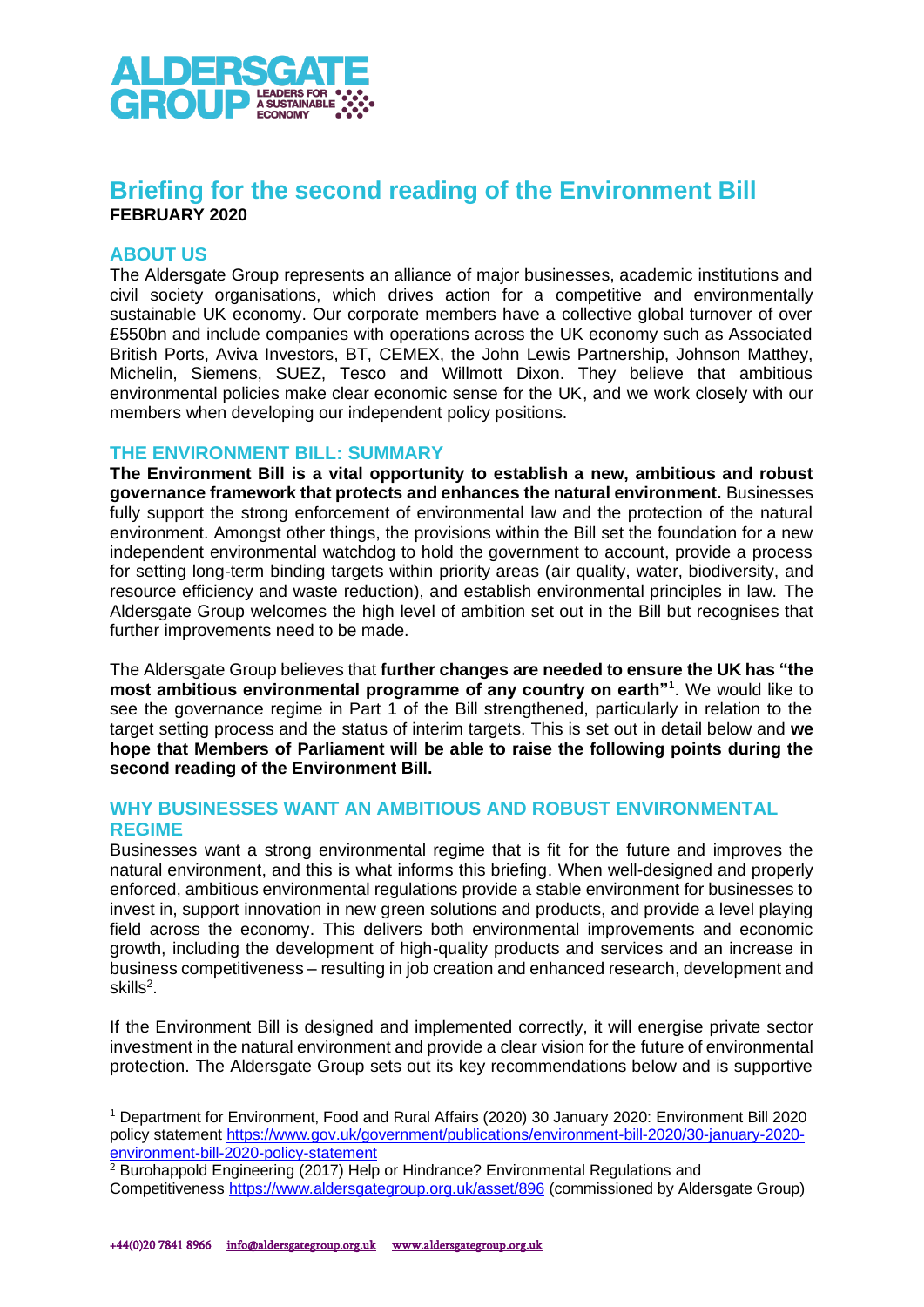

of the Broadway Initiative's briefing on the Environment Bill<sup>3</sup>, which highlights five key changes that are needed in the Bill.

# **TARGETS (CLAUSES 1-6)**

Businesses welcome the ambition set out in the Bill and the commitment to long-term binding targets, but further action is needed to strengthen the process underpinning the target-setting process. Once in legislation, these targets can genuinely shape environmental policies over the next couple of decades, provide much needed long-term policy direction to businesses and help drive private sector cost-effective investment in the natural environment. To ensure the targets are fit for purpose, the Aldersgate Group would recommend the following changes to the long-term target clauses in the Bill.

Overall, the Environment Bill needs to establish the future ambition of targets, set out the criteria underpinning these targets and provide information on the consultation process that the Secretary of State needs to take prior to setting these targets. Clarifying these aspects will ensure that future long-term targets deliver coherent environmental improvements in all priority areas.

As set out in the amendments put forward by the Broadway Initiative, **the expected ambition of the targets needs to be set out clearly in the Bill, providing a direction of travel for future targets**

- **Clause 1** should be clearer in terms of setting out the objective and degree of ambition of future targets. This will give further assurances to businesses, public authorities and civil society as to the expected ambition of future targets.
- **Clause 6** establishes that the Secretary of State must be satisfied that the targets will deliver significant environmental improvement after they have been set. This should be integrated in the process from the outset, not a consideration later in the process. It is also not clear what is meant by 'significant environmental improvement'. At the minimum, a clear definition of what this constitutes is required, together with assurances that the test will be carried out on a target specific basis rather than on a cumulative assessment basis. If carried out on a cumulative basis, there is a risk that shortcomings within specific priority areas are not adequately recognised or addressed.

#### **Long-term targets need to be wider in scope**

• **Clause 1** needs to provide further details on the scope of the targets within each priority area (air quality, water, biodiversity, resource efficiency and waste reduction). In practice, meeting one of these targets will require meeting several interdependent targets. For example, driving improvements in resources and waste is likely to require at least one target focusing on resource productivity and another target focusing on waste minimisation. Similarly, the biodiversity target needs to cover aspects such as habitat extent, condition and connectivity, and species abundance. This will recognise the complexity of the issues at hand and ensure that future targets are developed in way that is coherent and result in holistic improvements to the natural environment.

<sup>&</sup>lt;sup>3</sup> Broadway Initiative (2020) The Environment Bill: Seizing the Opportunity [https://www.iema.net/assets/newbuild/Broadway/Environment%20Bill%20-](https://www.iema.net/assets/newbuild/Broadway/Environment%20Bill%20-%20Broadway%20Assurances%20-%20Feb%202020.pdf) [%20Broadway%20Assurances%20-%20Feb%202020.pdf](https://www.iema.net/assets/newbuild/Broadway/Environment%20Bill%20-%20Broadway%20Assurances%20-%20Feb%202020.pdf)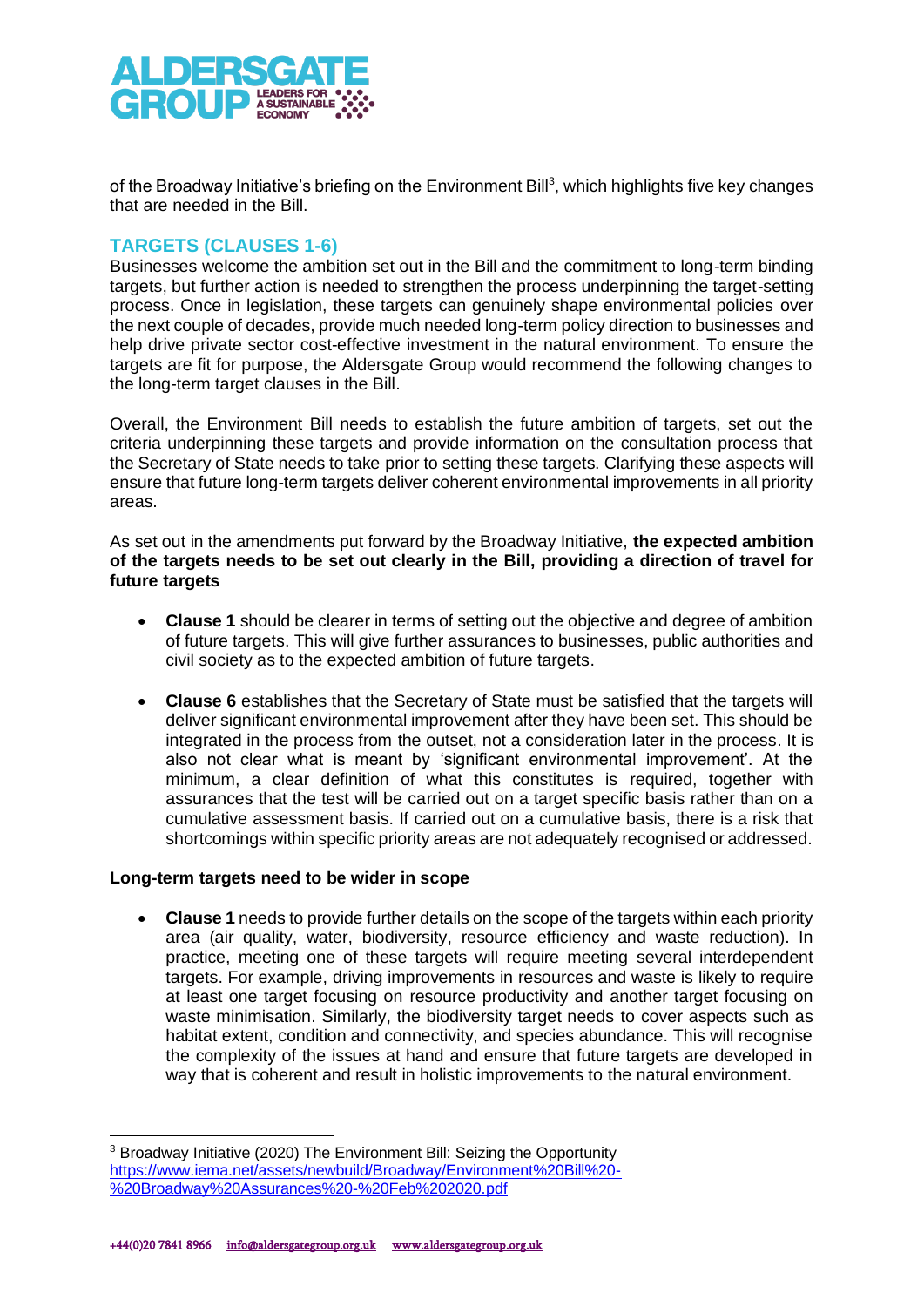

#### **Targets need to be based on the best evidence available and established through a robust consultation process**

- The Bill does not sufficiently specify consultation requirements that the Secretary of State must comply with before setting a binding long-term target. **Clause 3** states that "the Secretary of State must seek advice from persons the Secretary of State considers to be independent and to have relevant expertise". The Bill needs to set out further details on the type of persons that the Secretary of State should consult, together with clear criteria for conducting these consultations, including public consultation. Civil society groups and other organisations whose support are needed to deliver targets are crucial to ensuring that targets are met and should therefore be explicitly involved in the consultation process.
- **Clause 3(3-8)** sets out the conditions under which the Secretary of State can either lower or revoke targets. Revoking or lowering targets can be done if "meeting the existing target would have no significant benefit compared with not meeting it or meeting a lower target", or if the environmental, social, economic or other costs of meeting it would be "disproportionate to the benefits". The Secretary of State must then make a statement to Parliament on why targets are revoked/lowered. The Bill should make clear that this power should only be used when taking into account expert advice, carrying out appropriate public consultation and requiring approval by Parliament through the affirmative procedure. This is particularly important when considering the current limitations of interim targets (set out below).

# **INTERIM TARGETS (CLAUSES 10 AND 13)**

#### **The interim target process needs to be strengthened to give businesses more confidence regarding near-term delivery**

The Environment Bill establishes interim targets in Clause 10 and 13, stating that interim targets should be set when revising Environmental Improvement Plans (EIPs) every five years. The interim targets should be "in respect of each relevant matter" and the Secretary of State "must be satisfied that meeting the target, or the revised target, would make an appropriate contribution towards meeting" the long-term targets.

As currently drafted, action to meet the long-term targets could potentially be backloaded. As Professor Maria Lee of UCL pointed out as the first draft Environment Bill was published, "the minimum fifteen-year timespan (Clause  $1(6)$ ) pushes legal compliance far into the future".<sup>4</sup> The five yearly-interim targets do come with a framework of monitoring and review but they are not legally binding as is currently the case for carbon budgets under the Climate Change Act.

**For the long-term targets to be seen by businesses as credible and investible, there needs to be confidence that successive governments will take sustained, regular action to deliver these targets.** This allows businesses to have confidence that the interim targets will genuinely drive government action and that remedial policy action will be taken, should it appear that interim targets will be missed.

<sup>4</sup> Professor Maria Lee (18 October 2018) "The Environment Bill: A framework for progressive environmental law?" [https://www.brexitenvironment.co.uk/2019/10/18/framework-progressive](https://www.brexitenvironment.co.uk/2019/10/18/framework-progressive-environmental-law/)[environmental-law/](https://www.brexitenvironment.co.uk/2019/10/18/framework-progressive-environmental-law/)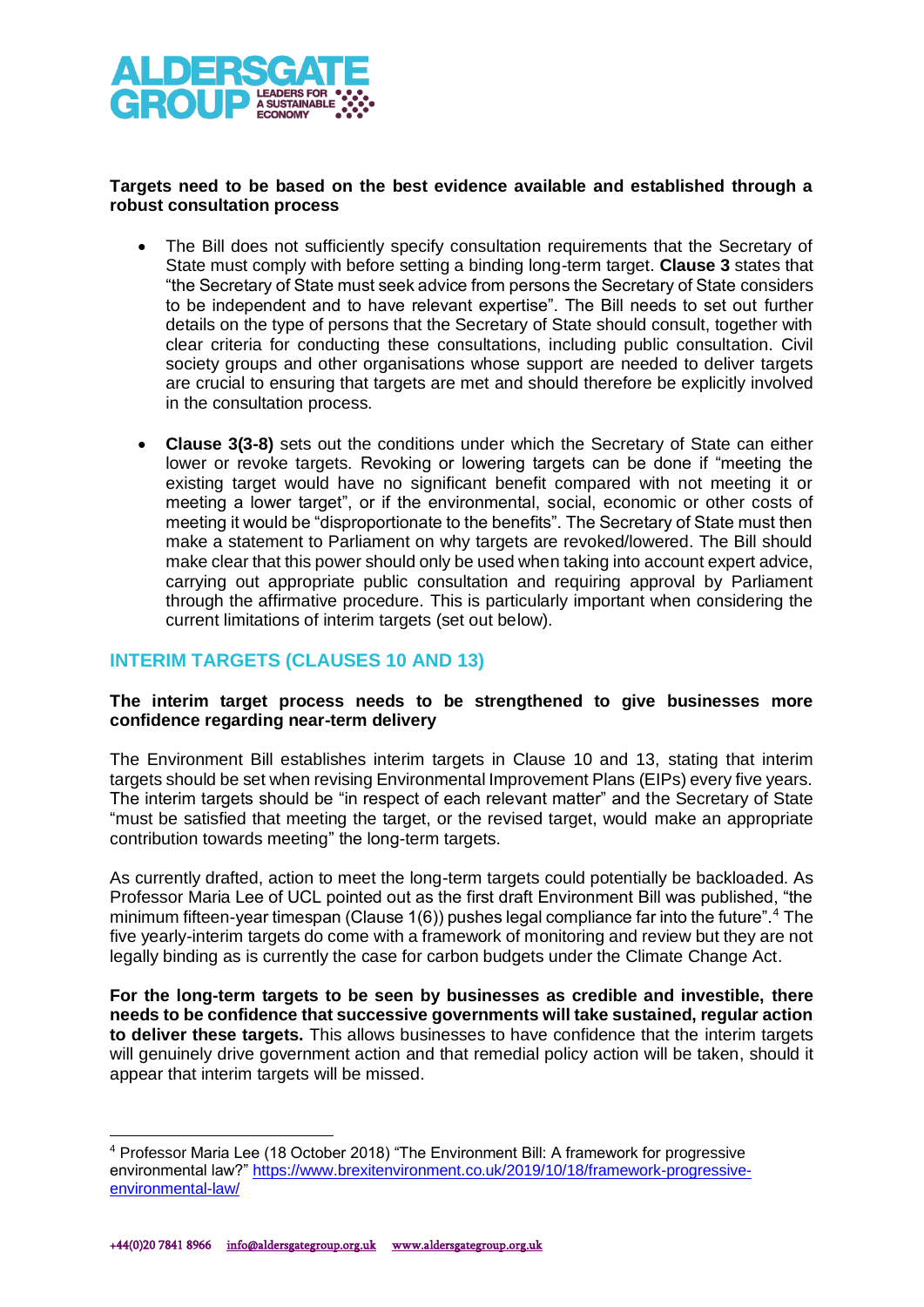

With this in mind, we believe that the interim target delivery process as it currently stands in the Bill is too vague and needs to be made more robust. In particular, it is essential that the Bill explicitly states that EIPs need to set out steps that enable the interim and long-term targets to be met, that there will be annual reporting on progress and that the five-yearly review process requires the government to take remedial action (including introducing new policies or measures), if an interim target be missed or is likely to be missed.

- **Clause 10** does not sufficiently lay out what consequences there will be if the government misses interim targets. If an EIP is revised, the Secretary of State needs to put a statement before Parliament; but it is not clear what remedial action the government would take when interim targets are missed or look likely to be missed. Setting this out clearly will be crucial in making sure interim targets are met as soon as possible and that we remain on track to achieve the long-term targets. This can also help to prevent backloading of interim targets.
- **Clause 10(8)** establishes that interim targets should make "an appropriate contribution" towards the long-term targets. We would welcome strengthening the language in this clause to reflect the importance of interim targets going towards meeting the long-term targets. This will also strengthen the role of EIPs in the target setting process.
- **Clause 13** similarly needs to acknowledge that remedial action including through the announcement of new policies - is required if previous interim targets have not been met.

# **THE OFFICE FOR ENVIRONMENTAL PROTECTION (CLAUSES 21-40 AND SCHEDULE 1)**

Having an independent and well-resourced watchdog with effective enforcement powers is essential to the proper application of environmental law and to the creation of a level playing field for business. We welcome the decision by the government to bring all climate change legislation, including carbon budgets, into the remit of the OEP. This will ensure that all aspects of environmental law, including climate change, will benefit from the same degree of oversight, which is vital in ensuring a comprehensive environmental governance regime. However, there are still changes that are required to ensure that the OEP can fulfil the government's vision for a world-leading, independent body. 5

Generally, the Environment Bill needs to guarantee the OEP's independence, giving it longterm financial security and enabling Parliament to scrutinise appointments made to its leadership. It is also essential that the OEP has sufficient powers to enforce breaches of environmental law.

### **Guaranteeing its independence**

The most crucial aspect will be ensuring that the OEP is fully independent from government. This will provide businesses with confidence in the robustness of the environmental regulatory regime in England and Northern Ireland.

<sup>5</sup> Department for Environment, Food and Rural Affairs (11 January 2018) Prime Minister's speech on the environment: 11 January 2018 [https://www.gov.uk/government/speeches/prime-ministers-speech](https://www.gov.uk/government/speeches/prime-ministers-speech-on-the-environment-11-january-2017)[on-the-environment-11-january-2017](https://www.gov.uk/government/speeches/prime-ministers-speech-on-the-environment-11-january-2017)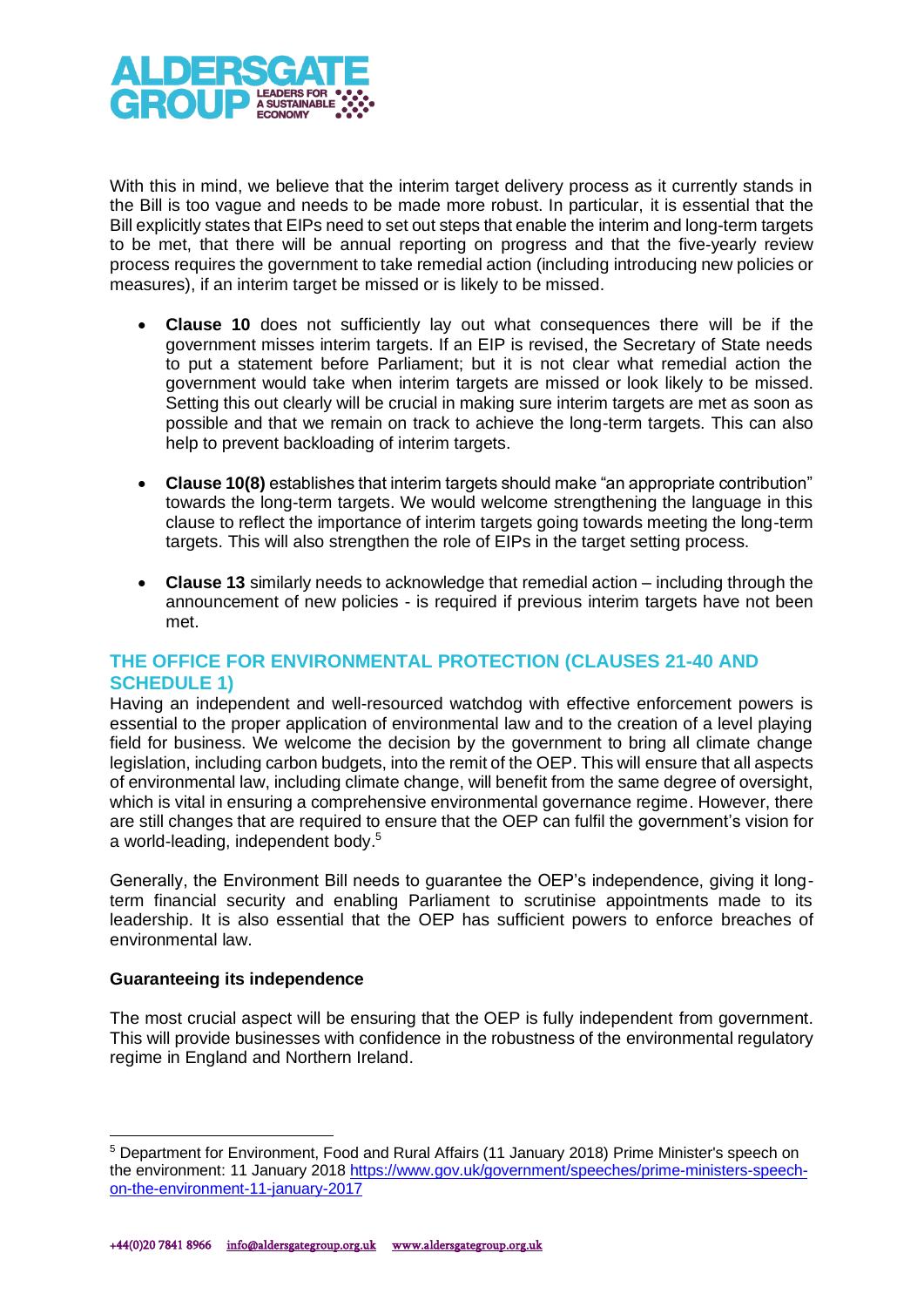

- **Schedule 1, Clause 2** sets out how non-executive members are to be appointed to the OEP. As currently drafted, there is no role for Parliament to play, particularly with regards to the appointment of the Chair of OEP, although we understand the government intends for appointments to be subject to a pre-appointment Select Committee hearing. The Bill needs to set out a formal role for the relevant parliamentary committee in approving the Chair of the OEP, akin to the role of the Treasury Select Committee in the process to confirm the appointment of the Chair of the Office for Budget Responsibility. This is supported by recent recommendations from both the Environment, Food and Rural Affairs Select Committee and the Environmental Audit Committee following the pre-legislative scrutiny process of the draft Bill. The appointment of the non-executive members of the OEP should be the responsibility of the OEP Chair, once appointed.
- The new **Schedule 1, Clause 4** gives the Secretary of State the power to appoint an interim chief executive of the OEP until the Chair appoints the first permanent chief executive. It states that the interim chief executive will "act in accordance with any directions given by the Secretary of State" and "may incur expenditure and do other things in the name and on behalf of the OEP". Because of the importance of the initial stages of establishing the OEP, we would urge that there is a defined time limit on how long the interim chief executive can be in place in order to guarantee that every effort is made to appoint the permanent chief executive as quickly as possible, giving stability to this new body. We are also concerned that Para 4(3) of Schedule 1 appears to amount to a power of direction for the Secretary of State, despite assurances from ministers that they will seek no such power over the OEP.

### **Giving it long-term financial security**

• **Schedule 1, Clause 12** establishes that the Secretary of State "must pay the OEP such sums as the Secretary of State considers are reasonably sufficient to enable the OEP to carry out its functions". Additional funding can be provided "subject to such conditions as the Secretary of State may determine". While we welcome the commitment made in the government's response to the pre-legislative scrutiny process that the OEP will have a five-year, ring-fenced budget, we are concerned that this does not provide the OEP with sufficient long-term certainty, and we would welcome this five-year indicative budget being written into the Bill. This has already been recognised by the government as an important aspect following the pre-legislative scrutiny carried out by the Environment, Food and Rural Affairs Committee<sup>6</sup>, and we would therefore welcome greater certainty in this area.

#### **Giving it the ability to adequately enforce environmental breaches**

Clauses 28-38 set out the OEP's enforcement powers. It is welcome to see that the OEP will have a more bespoke arrangement for enforcement, with the ability to apply to the Upper Tribunal for an environmental review. However, as currently drafted, amendments are needed to ensure that the OEP has sufficient enforcement powers.

• The OEP can launch investigations, it can issue information notices and decision notices, and eventually launch an environmental review in the Upper Tribunal. **The**

<sup>6</sup> House of Commons Environment, Food and Rural Affairs Select Committee (16 October 2016) *Prelegislative scrutiny of the Draft Environment (Principles and Governance) Bill: Government response to the Committee's Fourteenth Report of Session 2017-19*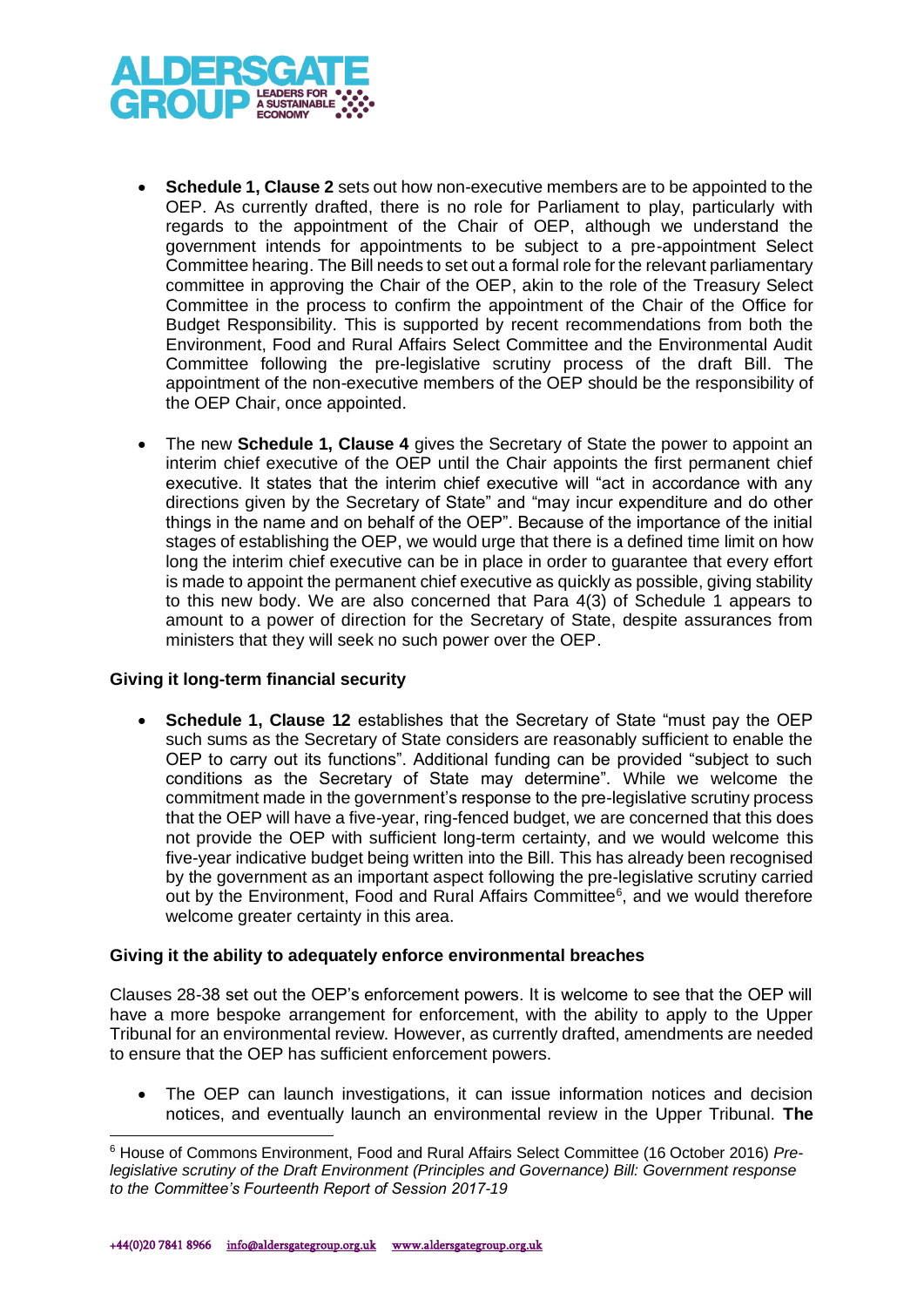

**watchdog will not be able to issue financial penalties** for any breaches of environmental law, as currently drafted. While we recognise that environmental breaches are not wholly prevented through financial penalties and that corrective action will often be the best remedy, we would recommend that this option is made explicitly available to the Upper Tribunal when considering the outcome of an environmental review where the breach of environmental law has been severe and other remedial options are unlikely to be effective.

• **Clause 35** sets the parameters of an environmental review, which can only be carried out after a decision notice has been issued. When carrying out the review, the Upper Tribunal must apply "the principles applicable on application for judicial review". The current parameters of the principles applicable to a judicial review are narrow in scope and risks undermining the bespoke arrangement set up for the OEP. We would welcome the removal of the requirement for these principles in Clause 35(5).

More generally, crucial areas that affect the environment fall outside the purview of the OEP. Planning for example is not included but can have significant environmental impact; this would fall outside the remit of the OEP's investigatory and enforcement powers because of the narrow definition of environmental law in **Clause 43**. To address this, we propose that the definition is broadened; for example, to include an explicit recognition that planning laws should be included within the OEP's remit.

### **ENVIRONMENTAL PRINCIPLES (CLAUSES 16-18)**

Robust and consistent application of environmental principles in future policy and decisionmaking will be crucial to achieve the ambition of the Bill and provide a clear sense of policy direction to businesses. To bolster the environmental principles set out in the Environment Bill, Aldersgate Group would highlight the following suggested amendments:

### **Extending the responsibility to consider the environmental principles**

- **Clause 18** states that "[a] Minister of the Crown must, when making policy, have due regard to the policy statement on environmental principles currently in effect". We would recommend that this is changed to "act in accordance with" and apply to all relevant public authorities, not just ministers.
- **Clause 18(3)** sets out the exemptions to environmental principles and includes taxation and spending or allocation of government resources. Given the importance of taxation policies and departmental budgets in delivering environmental targets in practice, this will limit the real-life effectiveness of the principles. We therefore suggest that this exemption should be removed or, failing that, be restricted to a clearly specified and material set of circumstances.

#### **Strengthen domestic oversight in the process of setting out a policy statement**

• According to **Clause 17,** the Secretary of State must lay a draft of the policy statement on environmental principles before Parliament. Either House of Parliament can pass a resolution, or a committee of either House of Parliament, or a joint committee, can make recommendations in respect of the draft statement. There is no requirement on the Secretary of State to take note of these recommendations. Aldersgate Group would therefore recommend that this clause sets out a stronger role for Parliament, along the